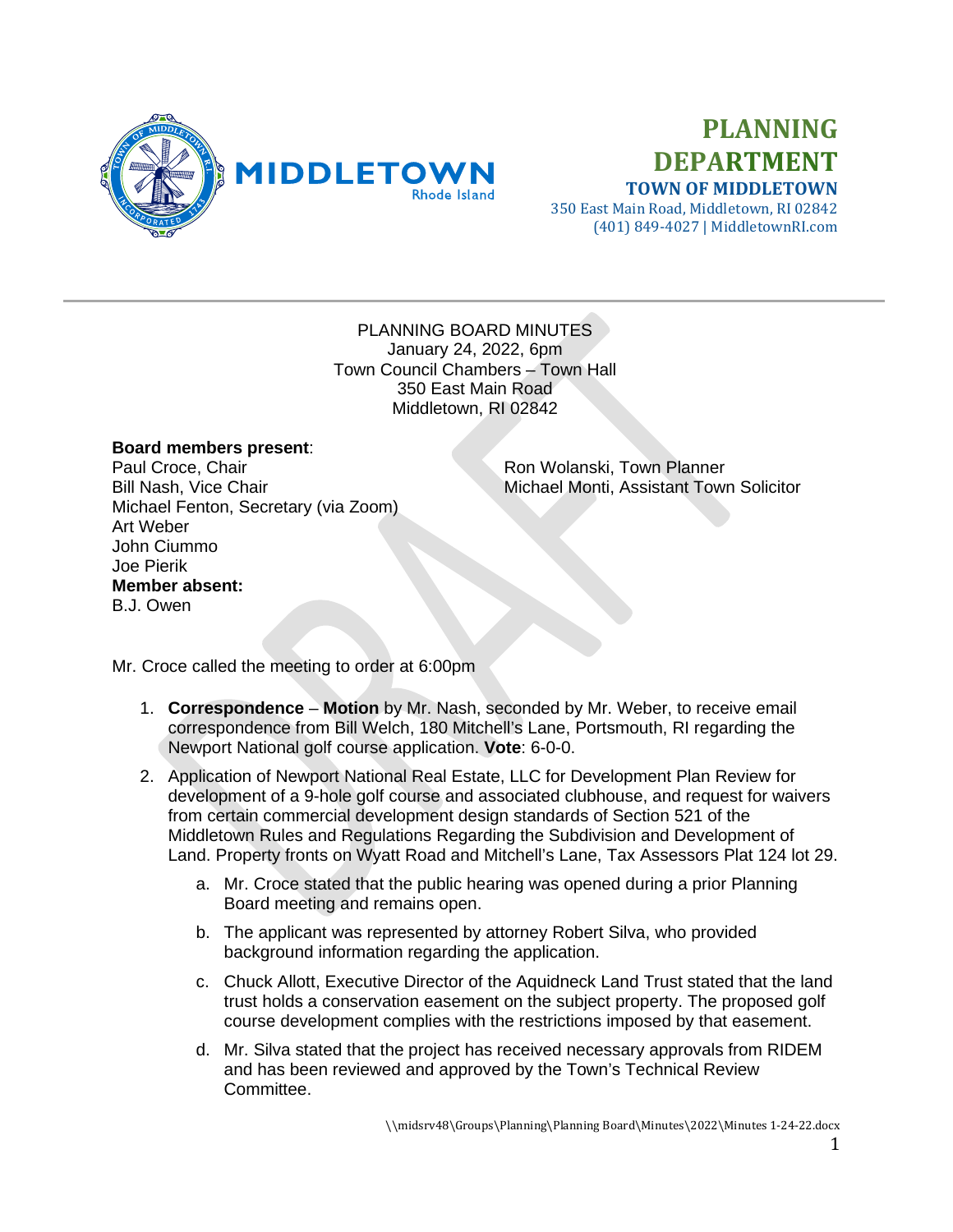- e. Chris Duhamel of DiPrete Engineering, the applicant's engineer, confirmed that the project meets RIDEM design requirements. He stated that the project will result in a reduction of stormwater runoff from the property due to the construction of an irrigation pond. The pond will also be a benefit to the town in helping to control downstream Maidford River flooding. There was discussion of the operation of the pond to ensure that capacity will be provided in advance of anticipated heavy rainfall to help control runoff.
- f. Mr. Duhamel stated that potable water will be provided to the project by an extension of the Wyatt Rd. water main. This will have the effect of eliminating any impact to groundwater available to local wells. Connection to the public sewer via the East Meadow pump station will be provided. As a result there will be no point source of groundwater pollution due to a septic system. The pump station has sufficient capacity to accept the anticipate flow.
- g. Mr. Duhamel stated that the applicant is requesting a waiver from a requirement identified by the Town Engineer that a fence be provided around the proposed irrigation pond. Town Engineer Warren Hall, who attend the meeting via Zoom, stated that Town Code Chapter 153 requires a fence given the proposed pond's depth.
- h. Mr. Duhamel and Mr. Silva stated that fencing of the irrigation pond is not necessary. It is private property and signs restricting access can be posted. They stated that they were unaware of fences around similar ponds on other golf courses, including the existing Newport National east course.
- i. There was discussion that preventing access from the abutting town recreation fields is needed. Mr. Hall confirmed that there is an existing fence along the subject property line.
- j. Some board members stated that a fence is not desirable since the pond also serves as a landscape feature for the golf course.
- k. Mr. Fenton discussed safety, particularly in the winter months when ice safety is a concern. Other members agreed with this concern.
- l. Mr. Wolanski stated that he and the Town Solicitor are discussing the procedure for granting waivers or variances from the requirements of Chapter 153. He suggested a modification to a proposed condition to require the fence to reflect this ongoing review and the Board's interest in providing flexibility in how safety concerns are addressed. Board members and the applicant agreed with this approach.
- m. Mr. Duhamel stated that his client is comfortable with all the proposed conditions of approval.
- n. At the request of Mr. Nash, Mr. Duhamel explained some of the notations on the plans.
- o. There was discussion of the landscaping plan. Only the landscaping in the area of the proposed clubhouse is provided. Mr. Croce asked for review and approval of the landscape plan for the entire property by the Tree Commission. This will be considered as a condition of approval.
- p. Mr. Silva referenced the report by real estate expert Nathan Godfrey. Mr. Godfrey addressed the Board and stated that the project complies with the goals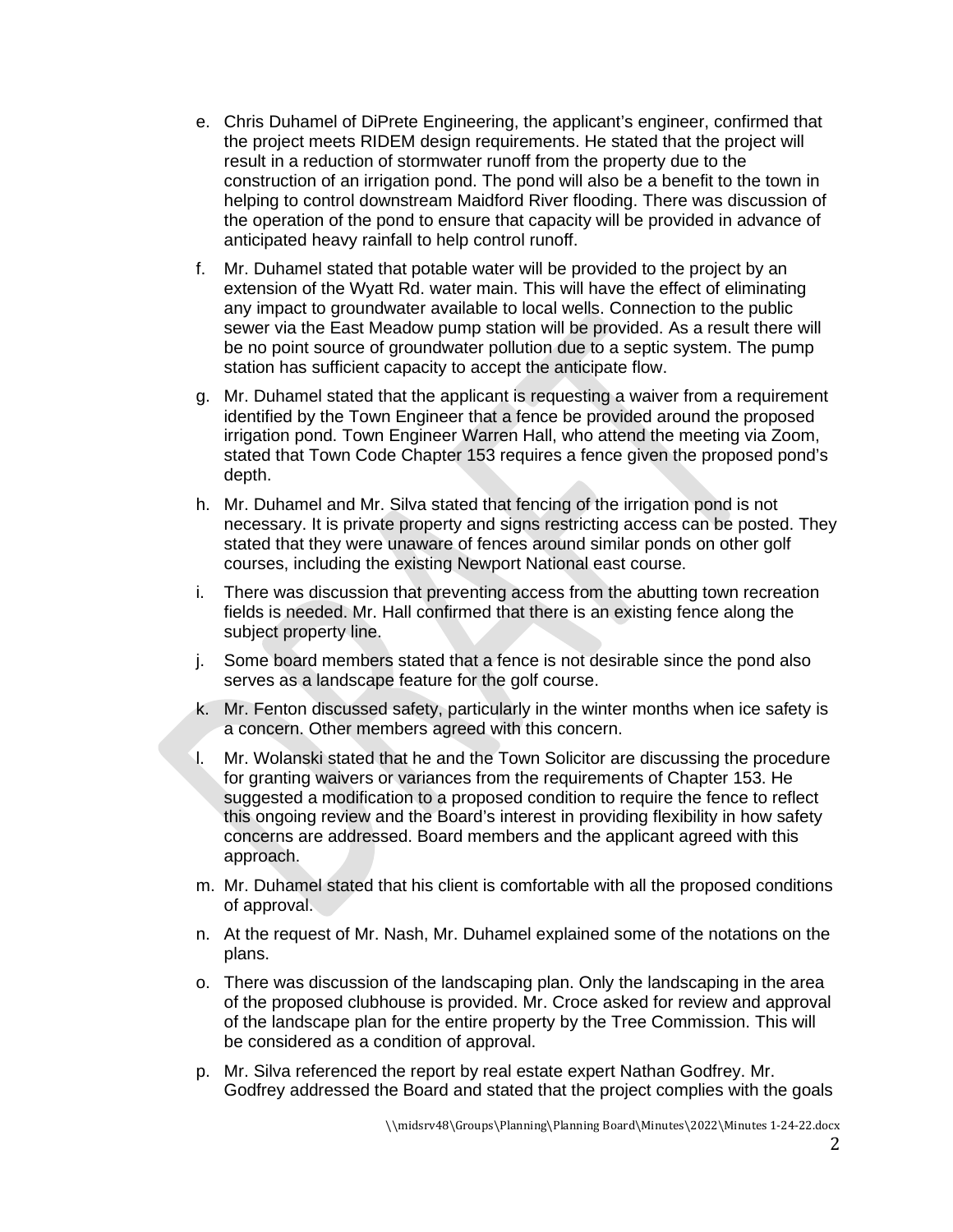of the Middletown Comprehensive Community Plan. Since the area is zoned as "Open Space" a golf course is a permitted use.

- q. Mr. Silva referenced the economic impact analysis prepared by planning expert Joe Lombardo.
- r. Mr. Weber asked about additional economic benefits not addressed in the report. Mr. Silva stated that, though not quantified, additional benefit resulting from the golf course are anticipated. Mr. Lombardo confirmed that his report addresses only direct economic impact from the revaluation of the property for tax purposes.
- s. Mr. Nash asked about the plan for the temporary clubhouse currently in use on the east course. On behalf of the applicant, Shawn Burns stated that the existing structure would be removed once construction of the proposed clubhouse is completed. Parking will remain and a new "snack shack" will be constructed to serve the existing course.
- t. Mr. Pierik ask about additional economic benefits, which Mr. Lombardo addressed which included meals and apparel sales tax and employment opportunities for up to 20 people.
- u. Mr. Silva introduced traffic engineer Herman Peralta of BETA Engineering. Mr. Peralta summarized the results of the traffic study and noted that the increase in traffic resulting from the proposed development would not have a significant impact on existing traffic volumes on Mitchell's Lane and resulting traffic would be well below the capacity of the roadway. Mr. Peralta's traffic study included real time data taken at peak summertime hours in 2019 (pre-COVID) and, he feels, represents a worse case traffic volume for this road. The study also includes crash data from Middletown police for Mitchell's lane and the major intersections at both ends. He also stated that the new 9 hole course would add a total 25 vehicles/hour during peak times – still way below the road capacity.
- v. Mr. Weber suggested that a traffic signal at the intersection of Mitchell's Lane and East Main Rd. might be warranted.
- w. There was discussion of the road crossings and connections between the existing and proposed golf courses.
- x. Mr. Silva offered to have the project architect describe the plans for the clubhouse. Board members indicated that they were satisfied with the proposed building design.
- y. Mr. Silva stated that he had completed his presentation.
- z. Mr. Croce opened the meeting for public input.
- aa. Ms. Roby Faria, a resident of 9 Cardoza Terrace, addressed the board via telephone. She expressed concern for potential impacts for stormwater runoff and contamination, possible contaminated soils, light pollution, and speeding traffic on Mitchell's Lane. Mr. Duhamel responded that the stormwater management plan has been approved by RIDEM and reviewed by the Town. RIDEM would also require compliance with regulations if soil contamination were identified during the construction process. Regarding lighting, it was noted that a condition of the change in zoning approved several years ago requires the Town Council to approve hours of operation and lighting. Mr. Peralta stated that the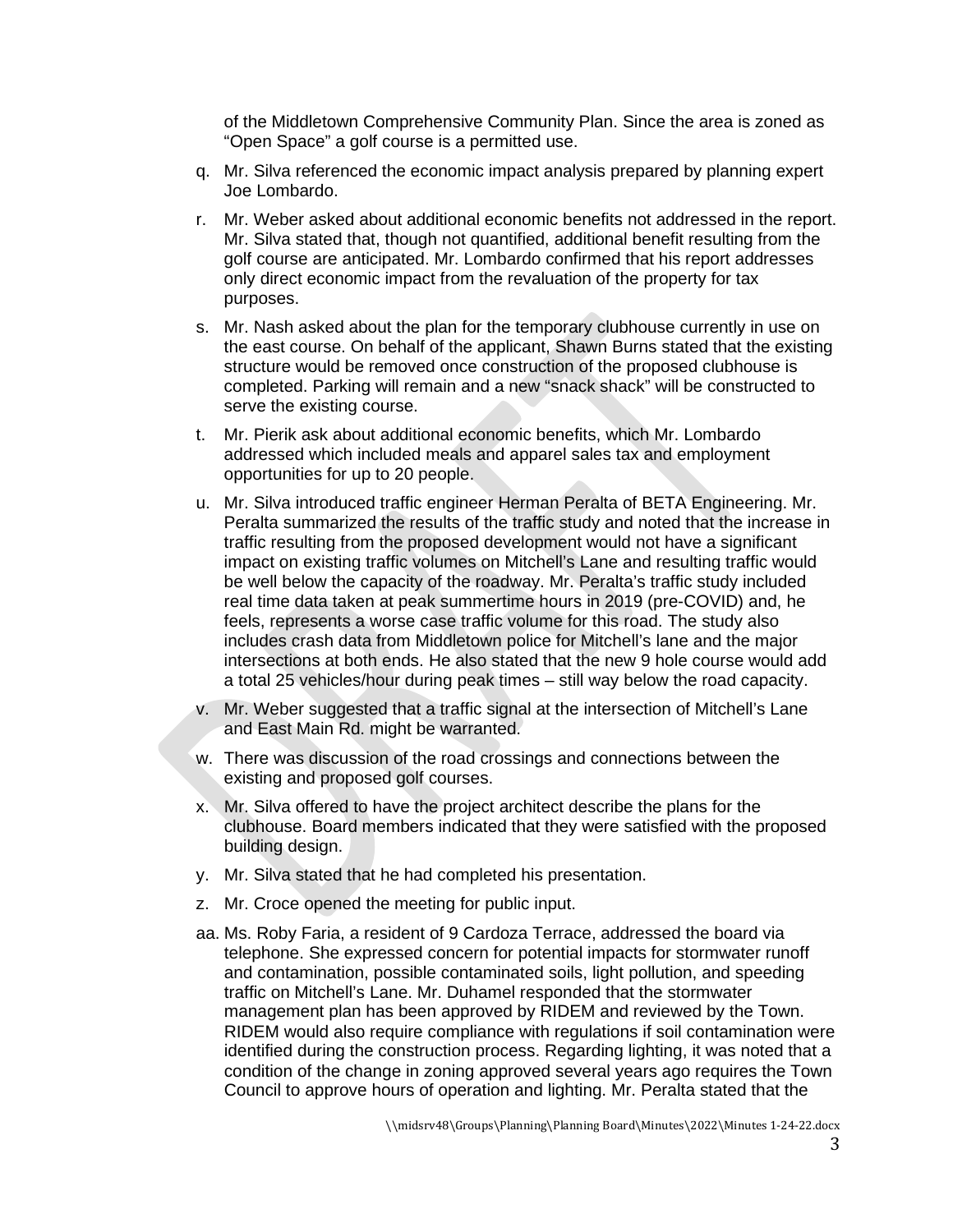Town could consider traffic calming measures to address concerns over speeding.

- bb. There being no other members of the public wishing to speak, **motion** by Mr. Weber, seconded by Mr. Ciummo, to close the public hearing. **Vote:** 6-0-0.
- cc. The board reviewed the four requested waivers identified in Mr. Wolanski's memo of January 18, 2022. **Motion** by Mr. Weber, seconded by Mr. Nash to grant the requested waivers. **Vote**: 6-0-0.
- dd. Motion by Mr. Nash, seconded by Mr. Weber, to grant approval and forward a positive recommendation on the application to the Zoning Board of Review subject to the waivers granted, the required findings and the following conditions of approval:
	- 1. Prior to permitting, the Town Engineer and Director of Public Works must review and approve the final stormwater design and Operations and Maintenance plan.
	- 2. Prior to permitting, the Town Engineer and Director of Public Works must review and approve the final sewer system design and flow calculations.
	- 3. Prior to permitting, there must be confirmation, subject to the approval of the Town Engineer, that the soil erosion & sediment control plan includes adequate measures for controlling dust during the construction process.
	- 4. Prior to permitting, golf cart safety signage, crosswalks on Mitchell's Lane, and grading details along the public right-of-way should be submitted for review and approval to the Director of Public Works and the Town Engineer.
	- 5. Prior to permitting the applicant must seek Town Council determination regarding the time in which the parking lot lighting must be extinguished, per condition number 8 of the 2005 approved re-zoning petition recorded in the Middletown Land Evidence Records, Book 897, Page 291.
	- 6. Prior to permitting any legal documents must be reviewed and approved by the Town Solicitor.
	- 7. The builder is required to comply with the provisions of the town's storm water management ordinance (Chapter 153), and construction site runoff and erosion control (Chapter 151). The use of pervious paving and other methods to promote infiltration of storm runoff should be considered as means of meeting the requirements of Chapter 153. A note to this effect must be provided on the plans prior to permitting.
	- 8. Prior to permitting, the traffic engineer's recommendations and conclusions from the July 2019 BETA engineering report shall be incorporated into the development plan:
		- 1. **Mitchells Lane at Site Driveway Intersection:** Minor clearing of roadside vegetation for sight line enhancement.
		- **2. Mitchells Lane at Route 138 Intersection:** Minor clearing of roadside vegetation for sight line enhancement.